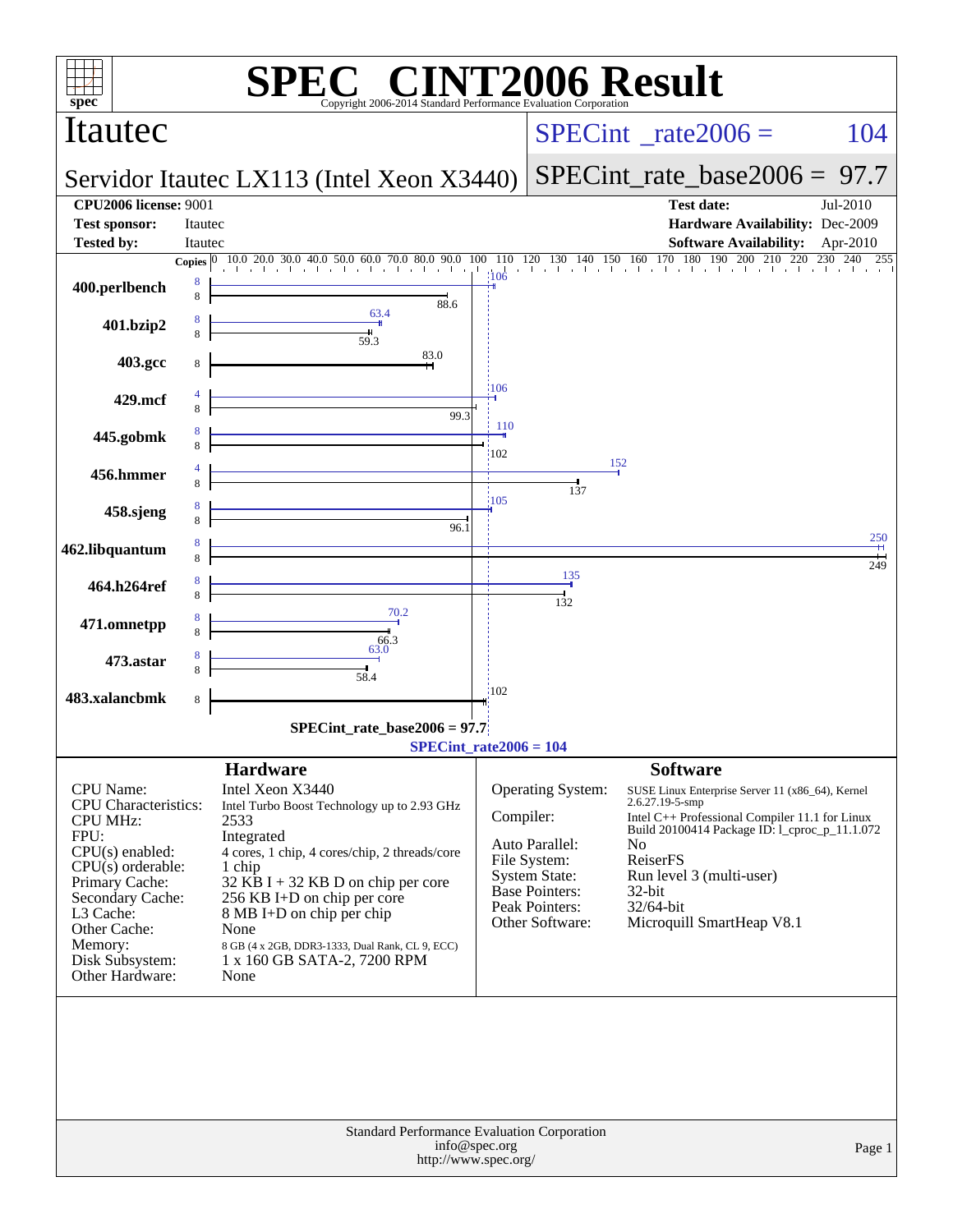

#### Itautec

SPECint rate $2006 = 104$ 

Servidor Itautec LX113 (Intel Xeon X3440) [SPECint\\_rate\\_base2006 =](http://www.spec.org/auto/cpu2006/Docs/result-fields.html#SPECintratebase2006) 97.7

**[CPU2006 license:](http://www.spec.org/auto/cpu2006/Docs/result-fields.html#CPU2006license)** 9001 **[Test date:](http://www.spec.org/auto/cpu2006/Docs/result-fields.html#Testdate)** Jul-2010

**[Test sponsor:](http://www.spec.org/auto/cpu2006/Docs/result-fields.html#Testsponsor)** Itautec **[Hardware Availability:](http://www.spec.org/auto/cpu2006/Docs/result-fields.html#HardwareAvailability)** Dec-2009 **[Tested by:](http://www.spec.org/auto/cpu2006/Docs/result-fields.html#Testedby)** Itautec **[Software Availability:](http://www.spec.org/auto/cpu2006/Docs/result-fields.html#SoftwareAvailability)** Apr-2010

#### **[Results Table](http://www.spec.org/auto/cpu2006/Docs/result-fields.html#ResultsTable)**

|                    | <b>Base</b>   |                |       |                                                                                                          |       |                |       | <b>Peak</b>   |                |              |                |              |                |              |
|--------------------|---------------|----------------|-------|----------------------------------------------------------------------------------------------------------|-------|----------------|-------|---------------|----------------|--------------|----------------|--------------|----------------|--------------|
| <b>Benchmark</b>   | <b>Copies</b> | <b>Seconds</b> | Ratio | <b>Seconds</b>                                                                                           | Ratio | <b>Seconds</b> | Ratio | <b>Copies</b> | <b>Seconds</b> | <b>Ratio</b> | <b>Seconds</b> | <b>Ratio</b> | <b>Seconds</b> | <b>Ratio</b> |
| 400.perlbench      |               | 884            | 88.4  | 882                                                                                                      | 88.6  | 882            | 88.6  |               | 740            | 106          | 734            | 106          | 735            | 106          |
| 401.bzip2          |               | 1302           | 59.3  | 1279                                                                                                     | 60.4  | 1308           | 59.0  |               | 1222           | 63.2         | 1218           | 63.4         | 1208           | 63.9         |
| $403.\mathrm{gcc}$ |               | 797            | 80.9  | 775                                                                                                      | 83.0  | 772            | 83.4  |               | 797            | 80.9         | 775            | 83.0         | 772            | 83.4         |
| $429$ .mcf         |               | 734            | 99.3  | 736                                                                                                      | 99.2  | 735            | 99.3  |               | 342            | 107          | 343            | 106          | 343            | 106          |
| $445$ .gobm $k$    |               | 825            | 102   | 822                                                                                                      | 102   | 826            | 102   |               | 767            | 109          | 762            | <b>110</b>   | 762            | 110          |
| 456.hmmer          |               | 544            | 137   | 543                                                                                                      | 137   | 543            | 138   |               | 245            | 152          | 244            | 153          | 245            | 152          |
| $458$ .sjeng       |               | 1007           | 96.1  | 1008                                                                                                     | 96.1  | 1011           | 95.7  |               | 923            | 105          | 923            | 105          | 922            | 105          |
| 462.libquantum     |               | 657            | 252   | 665                                                                                                      | 249   | 665            | 249   |               | 664            | 250          | 664            | 250          | 659            | 251          |
| 464.h264ref        |               | 1337           | 132   | 1341                                                                                                     | 132   | 1339           | 132   |               | 1316           | 135          | 1313           | 135          | 1310           | 135          |
| 471.omnetpp        |               | 754            | 66.3  | 747                                                                                                      | 67.0  | 754            | 66.3  |               | 712            | 70.2         | 712            | 70.2         | 709            | 70.5         |
| $473$ . astar      |               | 969            | 58.0  | 955                                                                                                      | 58.8  | 962            | 58.4  | 8             | 890            | 63.1         | 892            | 63.0         | 892            | 62.9         |
| 483.xalancbmk      |               | 541            | 102   | 537                                                                                                      | 103   | 541            | 102   |               | 541            | 102          | 537            | 103          | 541            | 102          |
|                    |               |                |       | Results appear in the order in which they were run. Bold underlined text indicates a median measurement. |       |                |       |               |                |              |                |              |                |              |

#### **[Submit Notes](http://www.spec.org/auto/cpu2006/Docs/result-fields.html#SubmitNotes)**

The config file option 'submit' was used. numactl was used to bind copies to the cores

#### **[Operating System Notes](http://www.spec.org/auto/cpu2006/Docs/result-fields.html#OperatingSystemNotes)**

'ulimit -s unlimited' was used to set the stacksize to unlimited prior to run.

#### **[General Notes](http://www.spec.org/auto/cpu2006/Docs/result-fields.html#GeneralNotes)**

This result was measured on the Servidor Itautec LX103. The Servidor Itautec LX103, the Servidor Itautec LX114 and the Servidor Itautec LX113 are electronically equivalent.

## **[Base Compiler Invocation](http://www.spec.org/auto/cpu2006/Docs/result-fields.html#BaseCompilerInvocation)**

[C benchmarks](http://www.spec.org/auto/cpu2006/Docs/result-fields.html#Cbenchmarks): [icc -m32](http://www.spec.org/cpu2006/results/res2010q3/cpu2006-20100712-12371.flags.html#user_CCbase_intel_icc_32bit_5ff4a39e364c98233615fdd38438c6f2)

[C++ benchmarks:](http://www.spec.org/auto/cpu2006/Docs/result-fields.html#CXXbenchmarks) [icpc -m32](http://www.spec.org/cpu2006/results/res2010q3/cpu2006-20100712-12371.flags.html#user_CXXbase_intel_icpc_32bit_4e5a5ef1a53fd332b3c49e69c3330699)

> Standard Performance Evaluation Corporation [info@spec.org](mailto:info@spec.org) <http://www.spec.org/>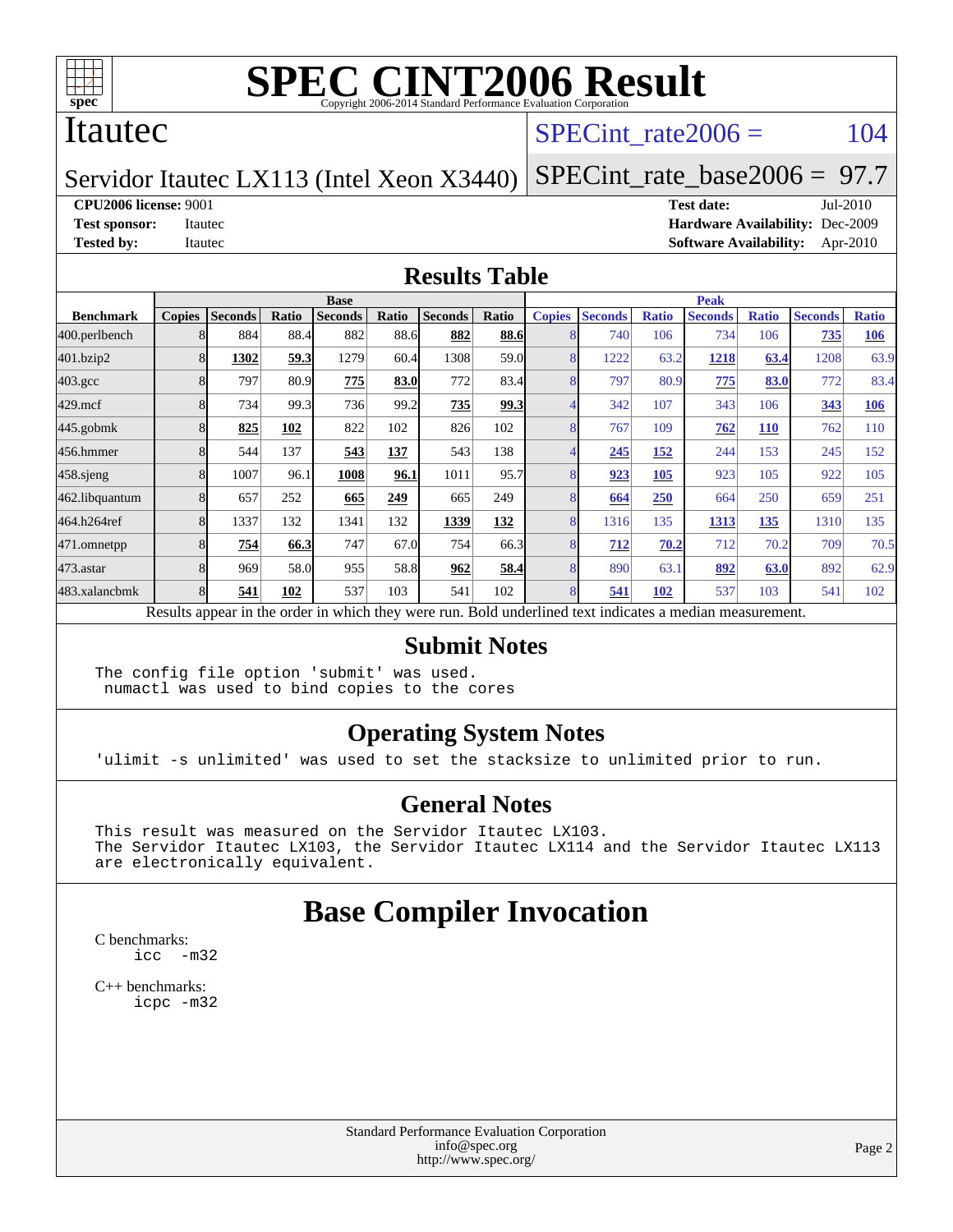

#### Itautec

SPECint rate $2006 = 104$ 

Servidor Itautec LX113 (Intel Xeon X3440) [SPECint\\_rate\\_base2006 =](http://www.spec.org/auto/cpu2006/Docs/result-fields.html#SPECintratebase2006) 97.7

**[CPU2006 license:](http://www.spec.org/auto/cpu2006/Docs/result-fields.html#CPU2006license)** 9001 **[Test date:](http://www.spec.org/auto/cpu2006/Docs/result-fields.html#Testdate)** Jul-2010 **[Test sponsor:](http://www.spec.org/auto/cpu2006/Docs/result-fields.html#Testsponsor)** Itautec **[Hardware Availability:](http://www.spec.org/auto/cpu2006/Docs/result-fields.html#HardwareAvailability)** Dec-2009 **[Tested by:](http://www.spec.org/auto/cpu2006/Docs/result-fields.html#Testedby)** Itautec **[Software Availability:](http://www.spec.org/auto/cpu2006/Docs/result-fields.html#SoftwareAvailability)** Apr-2010

## **[Base Portability Flags](http://www.spec.org/auto/cpu2006/Docs/result-fields.html#BasePortabilityFlags)**

 400.perlbench: [-DSPEC\\_CPU\\_LINUX\\_IA32](http://www.spec.org/cpu2006/results/res2010q3/cpu2006-20100712-12371.flags.html#b400.perlbench_baseCPORTABILITY_DSPEC_CPU_LINUX_IA32) 462.libquantum: [-DSPEC\\_CPU\\_LINUX](http://www.spec.org/cpu2006/results/res2010q3/cpu2006-20100712-12371.flags.html#b462.libquantum_baseCPORTABILITY_DSPEC_CPU_LINUX) 483.xalancbmk: [-DSPEC\\_CPU\\_LINUX](http://www.spec.org/cpu2006/results/res2010q3/cpu2006-20100712-12371.flags.html#b483.xalancbmk_baseCXXPORTABILITY_DSPEC_CPU_LINUX)

**[Base Optimization Flags](http://www.spec.org/auto/cpu2006/Docs/result-fields.html#BaseOptimizationFlags)**

[C benchmarks](http://www.spec.org/auto/cpu2006/Docs/result-fields.html#Cbenchmarks):

[-xSSE4.2](http://www.spec.org/cpu2006/results/res2010q3/cpu2006-20100712-12371.flags.html#user_CCbase_f-xSSE42_f91528193cf0b216347adb8b939d4107) [-ipo](http://www.spec.org/cpu2006/results/res2010q3/cpu2006-20100712-12371.flags.html#user_CCbase_f-ipo) [-O3](http://www.spec.org/cpu2006/results/res2010q3/cpu2006-20100712-12371.flags.html#user_CCbase_f-O3) [-no-prec-div](http://www.spec.org/cpu2006/results/res2010q3/cpu2006-20100712-12371.flags.html#user_CCbase_f-no-prec-div) [-static](http://www.spec.org/cpu2006/results/res2010q3/cpu2006-20100712-12371.flags.html#user_CCbase_f-static) [-opt-prefetch](http://www.spec.org/cpu2006/results/res2010q3/cpu2006-20100712-12371.flags.html#user_CCbase_f-opt-prefetch)

[C++ benchmarks:](http://www.spec.org/auto/cpu2006/Docs/result-fields.html#CXXbenchmarks)

[-xSSE4.2](http://www.spec.org/cpu2006/results/res2010q3/cpu2006-20100712-12371.flags.html#user_CXXbase_f-xSSE42_f91528193cf0b216347adb8b939d4107) [-ipo](http://www.spec.org/cpu2006/results/res2010q3/cpu2006-20100712-12371.flags.html#user_CXXbase_f-ipo) [-O3](http://www.spec.org/cpu2006/results/res2010q3/cpu2006-20100712-12371.flags.html#user_CXXbase_f-O3) [-no-prec-div](http://www.spec.org/cpu2006/results/res2010q3/cpu2006-20100712-12371.flags.html#user_CXXbase_f-no-prec-div) [-opt-prefetch](http://www.spec.org/cpu2006/results/res2010q3/cpu2006-20100712-12371.flags.html#user_CXXbase_f-opt-prefetch) [-Wl,-z,muldefs](http://www.spec.org/cpu2006/results/res2010q3/cpu2006-20100712-12371.flags.html#user_CXXbase_link_force_multiple1_74079c344b956b9658436fd1b6dd3a8a) [-L/opt/sh/SmartHeap\\_8.1/lib -lsmartheap](http://www.spec.org/cpu2006/results/res2010q3/cpu2006-20100712-12371.flags.html#user_CXXbase_SmartHeap_27b21c95f540fefa7d7530e3b3d64269)

## **[Base Other Flags](http://www.spec.org/auto/cpu2006/Docs/result-fields.html#BaseOtherFlags)**

[C benchmarks](http://www.spec.org/auto/cpu2006/Docs/result-fields.html#Cbenchmarks):

403.gcc: [-Dalloca=\\_alloca](http://www.spec.org/cpu2006/results/res2010q3/cpu2006-20100712-12371.flags.html#b403.gcc_baseEXTRA_CFLAGS_Dalloca_be3056838c12de2578596ca5467af7f3)

## **[Peak Compiler Invocation](http://www.spec.org/auto/cpu2006/Docs/result-fields.html#PeakCompilerInvocation)**

[C benchmarks \(except as noted below\)](http://www.spec.org/auto/cpu2006/Docs/result-fields.html#Cbenchmarksexceptasnotedbelow):

[icc -m32](http://www.spec.org/cpu2006/results/res2010q3/cpu2006-20100712-12371.flags.html#user_CCpeak_intel_icc_32bit_5ff4a39e364c98233615fdd38438c6f2)

401.bzip2: [icc -m64](http://www.spec.org/cpu2006/results/res2010q3/cpu2006-20100712-12371.flags.html#user_peakCCLD401_bzip2_intel_icc_64bit_bda6cc9af1fdbb0edc3795bac97ada53)

456.hmmer: [icc -m64](http://www.spec.org/cpu2006/results/res2010q3/cpu2006-20100712-12371.flags.html#user_peakCCLD456_hmmer_intel_icc_64bit_bda6cc9af1fdbb0edc3795bac97ada53)

458.sjeng: [icc -m64](http://www.spec.org/cpu2006/results/res2010q3/cpu2006-20100712-12371.flags.html#user_peakCCLD458_sjeng_intel_icc_64bit_bda6cc9af1fdbb0edc3795bac97ada53)

462.libquantum: [icc -m64](http://www.spec.org/cpu2006/results/res2010q3/cpu2006-20100712-12371.flags.html#user_peakCCLD462_libquantum_intel_icc_64bit_bda6cc9af1fdbb0edc3795bac97ada53)

[C++ benchmarks \(except as noted below\):](http://www.spec.org/auto/cpu2006/Docs/result-fields.html#CXXbenchmarksexceptasnotedbelow) [icpc -m32](http://www.spec.org/cpu2006/results/res2010q3/cpu2006-20100712-12371.flags.html#user_CXXpeak_intel_icpc_32bit_4e5a5ef1a53fd332b3c49e69c3330699)

473.astar: [icpc -m64](http://www.spec.org/cpu2006/results/res2010q3/cpu2006-20100712-12371.flags.html#user_peakCXXLD473_astar_intel_icpc_64bit_fc66a5337ce925472a5c54ad6a0de310)

# **[Peak Portability Flags](http://www.spec.org/auto/cpu2006/Docs/result-fields.html#PeakPortabilityFlags)**

 400.perlbench: [-DSPEC\\_CPU\\_LINUX\\_IA32](http://www.spec.org/cpu2006/results/res2010q3/cpu2006-20100712-12371.flags.html#b400.perlbench_peakCPORTABILITY_DSPEC_CPU_LINUX_IA32) 401.bzip2: [-DSPEC\\_CPU\\_LP64](http://www.spec.org/cpu2006/results/res2010q3/cpu2006-20100712-12371.flags.html#suite_peakCPORTABILITY401_bzip2_DSPEC_CPU_LP64)

Continued on next page

Standard Performance Evaluation Corporation [info@spec.org](mailto:info@spec.org) <http://www.spec.org/>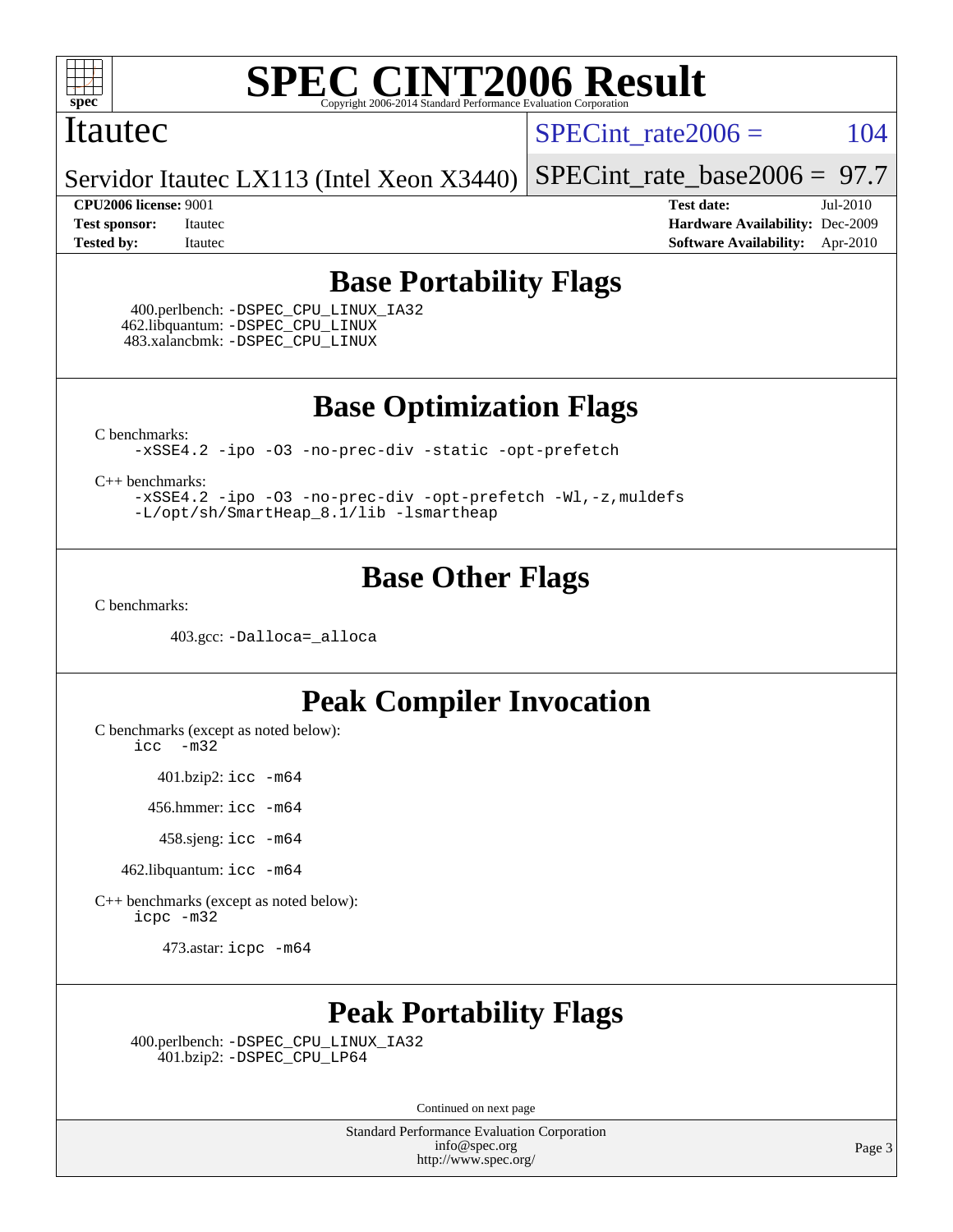

### Itautec

 $SPECint rate2006 = 104$ 

Servidor Itautec LX113 (Intel Xeon X3440) [SPECint\\_rate\\_base2006 =](http://www.spec.org/auto/cpu2006/Docs/result-fields.html#SPECintratebase2006) 97.7

**[CPU2006 license:](http://www.spec.org/auto/cpu2006/Docs/result-fields.html#CPU2006license)** 9001 **[Test date:](http://www.spec.org/auto/cpu2006/Docs/result-fields.html#Testdate)** Jul-2010 **[Test sponsor:](http://www.spec.org/auto/cpu2006/Docs/result-fields.html#Testsponsor)** Itautec **[Hardware Availability:](http://www.spec.org/auto/cpu2006/Docs/result-fields.html#HardwareAvailability)** Dec-2009 **[Tested by:](http://www.spec.org/auto/cpu2006/Docs/result-fields.html#Testedby)** Itautec **[Software Availability:](http://www.spec.org/auto/cpu2006/Docs/result-fields.html#SoftwareAvailability)** Apr-2010

# **[Peak Portability Flags \(Continued\)](http://www.spec.org/auto/cpu2006/Docs/result-fields.html#PeakPortabilityFlags)**

 456.hmmer: [-DSPEC\\_CPU\\_LP64](http://www.spec.org/cpu2006/results/res2010q3/cpu2006-20100712-12371.flags.html#suite_peakCPORTABILITY456_hmmer_DSPEC_CPU_LP64) 458.sjeng: [-DSPEC\\_CPU\\_LP64](http://www.spec.org/cpu2006/results/res2010q3/cpu2006-20100712-12371.flags.html#suite_peakCPORTABILITY458_sjeng_DSPEC_CPU_LP64) 462.libquantum: [-DSPEC\\_CPU\\_LP64](http://www.spec.org/cpu2006/results/res2010q3/cpu2006-20100712-12371.flags.html#suite_peakCPORTABILITY462_libquantum_DSPEC_CPU_LP64) [-DSPEC\\_CPU\\_LINUX](http://www.spec.org/cpu2006/results/res2010q3/cpu2006-20100712-12371.flags.html#b462.libquantum_peakCPORTABILITY_DSPEC_CPU_LINUX) 473.astar: [-DSPEC\\_CPU\\_LP64](http://www.spec.org/cpu2006/results/res2010q3/cpu2006-20100712-12371.flags.html#suite_peakCXXPORTABILITY473_astar_DSPEC_CPU_LP64) 483.xalancbmk: [-DSPEC\\_CPU\\_LINUX](http://www.spec.org/cpu2006/results/res2010q3/cpu2006-20100712-12371.flags.html#b483.xalancbmk_peakCXXPORTABILITY_DSPEC_CPU_LINUX)

# **[Peak Optimization Flags](http://www.spec.org/auto/cpu2006/Docs/result-fields.html#PeakOptimizationFlags)**

[C benchmarks](http://www.spec.org/auto/cpu2006/Docs/result-fields.html#Cbenchmarks):

Standard Performance Evaluation Corporation [info@spec.org](mailto:info@spec.org) <http://www.spec.org/> Page 4 400.perlbench: [-xSSE4.2](http://www.spec.org/cpu2006/results/res2010q3/cpu2006-20100712-12371.flags.html#user_peakPASS2_CFLAGSPASS2_LDCFLAGS400_perlbench_f-xSSE42_f91528193cf0b216347adb8b939d4107)(pass 2) [-prof-gen](http://www.spec.org/cpu2006/results/res2010q3/cpu2006-20100712-12371.flags.html#user_peakPASS1_CFLAGSPASS1_LDCFLAGS400_perlbench_prof_gen_e43856698f6ca7b7e442dfd80e94a8fc)(pass 1) [-ipo](http://www.spec.org/cpu2006/results/res2010q3/cpu2006-20100712-12371.flags.html#user_peakPASS2_CFLAGSPASS2_LDCFLAGS400_perlbench_f-ipo)(pass 2) [-O3](http://www.spec.org/cpu2006/results/res2010q3/cpu2006-20100712-12371.flags.html#user_peakPASS2_CFLAGSPASS2_LDCFLAGS400_perlbench_f-O3)(pass 2) [-no-prec-div](http://www.spec.org/cpu2006/results/res2010q3/cpu2006-20100712-12371.flags.html#user_peakPASS2_CFLAGSPASS2_LDCFLAGS400_perlbench_f-no-prec-div)(pass 2) [-static](http://www.spec.org/cpu2006/results/res2010q3/cpu2006-20100712-12371.flags.html#user_peakPASS2_CFLAGSPASS2_LDCFLAGS400_perlbench_f-static)(pass 2) [-prof-use](http://www.spec.org/cpu2006/results/res2010q3/cpu2006-20100712-12371.flags.html#user_peakPASS2_CFLAGSPASS2_LDCFLAGS400_perlbench_prof_use_bccf7792157ff70d64e32fe3e1250b55)(pass 2) [-ansi-alias](http://www.spec.org/cpu2006/results/res2010q3/cpu2006-20100712-12371.flags.html#user_peakCOPTIMIZE400_perlbench_f-ansi-alias) 401.bzip2: [-xSSE4.2](http://www.spec.org/cpu2006/results/res2010q3/cpu2006-20100712-12371.flags.html#user_peakPASS2_CFLAGSPASS2_LDCFLAGS401_bzip2_f-xSSE42_f91528193cf0b216347adb8b939d4107)(pass 2) [-prof-gen](http://www.spec.org/cpu2006/results/res2010q3/cpu2006-20100712-12371.flags.html#user_peakPASS1_CFLAGSPASS1_LDCFLAGS401_bzip2_prof_gen_e43856698f6ca7b7e442dfd80e94a8fc)(pass 1) [-ipo](http://www.spec.org/cpu2006/results/res2010q3/cpu2006-20100712-12371.flags.html#user_peakPASS2_CFLAGSPASS2_LDCFLAGS401_bzip2_f-ipo)(pass 2) [-O3](http://www.spec.org/cpu2006/results/res2010q3/cpu2006-20100712-12371.flags.html#user_peakPASS2_CFLAGSPASS2_LDCFLAGS401_bzip2_f-O3)(pass 2) [-no-prec-div](http://www.spec.org/cpu2006/results/res2010q3/cpu2006-20100712-12371.flags.html#user_peakPASS2_CFLAGSPASS2_LDCFLAGS401_bzip2_f-no-prec-div)(pass 2) [-static](http://www.spec.org/cpu2006/results/res2010q3/cpu2006-20100712-12371.flags.html#user_peakPASS2_CFLAGSPASS2_LDCFLAGS401_bzip2_f-static)(pass 2) [-prof-use](http://www.spec.org/cpu2006/results/res2010q3/cpu2006-20100712-12371.flags.html#user_peakPASS2_CFLAGSPASS2_LDCFLAGS401_bzip2_prof_use_bccf7792157ff70d64e32fe3e1250b55)(pass 2) [-opt-prefetch](http://www.spec.org/cpu2006/results/res2010q3/cpu2006-20100712-12371.flags.html#user_peakCOPTIMIZE401_bzip2_f-opt-prefetch) [-ansi-alias](http://www.spec.org/cpu2006/results/res2010q3/cpu2006-20100712-12371.flags.html#user_peakCOPTIMIZE401_bzip2_f-ansi-alias) [-auto-ilp32](http://www.spec.org/cpu2006/results/res2010q3/cpu2006-20100712-12371.flags.html#user_peakCOPTIMIZE401_bzip2_f-auto-ilp32)  $403.\text{gcc: basepeak}$  = yes 429.mcf: [-xSSE4.2](http://www.spec.org/cpu2006/results/res2010q3/cpu2006-20100712-12371.flags.html#user_peakCOPTIMIZE429_mcf_f-xSSE42_f91528193cf0b216347adb8b939d4107) [-ipo](http://www.spec.org/cpu2006/results/res2010q3/cpu2006-20100712-12371.flags.html#user_peakCOPTIMIZE429_mcf_f-ipo) [-O3](http://www.spec.org/cpu2006/results/res2010q3/cpu2006-20100712-12371.flags.html#user_peakCOPTIMIZE429_mcf_f-O3) [-no-prec-div](http://www.spec.org/cpu2006/results/res2010q3/cpu2006-20100712-12371.flags.html#user_peakCOPTIMIZE429_mcf_f-no-prec-div) [-static](http://www.spec.org/cpu2006/results/res2010q3/cpu2006-20100712-12371.flags.html#user_peakCOPTIMIZE429_mcf_f-static) [-opt-prefetch](http://www.spec.org/cpu2006/results/res2010q3/cpu2006-20100712-12371.flags.html#user_peakCOPTIMIZE429_mcf_f-opt-prefetch) 445.gobmk: [-xSSE4.2](http://www.spec.org/cpu2006/results/res2010q3/cpu2006-20100712-12371.flags.html#user_peakPASS2_CFLAGSPASS2_LDCFLAGS445_gobmk_f-xSSE42_f91528193cf0b216347adb8b939d4107)(pass 2) [-prof-gen](http://www.spec.org/cpu2006/results/res2010q3/cpu2006-20100712-12371.flags.html#user_peakPASS1_CFLAGSPASS1_LDCFLAGS445_gobmk_prof_gen_e43856698f6ca7b7e442dfd80e94a8fc)(pass 1) [-prof-use](http://www.spec.org/cpu2006/results/res2010q3/cpu2006-20100712-12371.flags.html#user_peakPASS2_CFLAGSPASS2_LDCFLAGS445_gobmk_prof_use_bccf7792157ff70d64e32fe3e1250b55)(pass 2) [-O2](http://www.spec.org/cpu2006/results/res2010q3/cpu2006-20100712-12371.flags.html#user_peakCOPTIMIZE445_gobmk_f-O2) [-ipo](http://www.spec.org/cpu2006/results/res2010q3/cpu2006-20100712-12371.flags.html#user_peakCOPTIMIZE445_gobmk_f-ipo) [-no-prec-div](http://www.spec.org/cpu2006/results/res2010q3/cpu2006-20100712-12371.flags.html#user_peakCOPTIMIZE445_gobmk_f-no-prec-div) [-ansi-alias](http://www.spec.org/cpu2006/results/res2010q3/cpu2006-20100712-12371.flags.html#user_peakCOPTIMIZE445_gobmk_f-ansi-alias) 456.hmmer: [-xSSE4.2](http://www.spec.org/cpu2006/results/res2010q3/cpu2006-20100712-12371.flags.html#user_peakCOPTIMIZE456_hmmer_f-xSSE42_f91528193cf0b216347adb8b939d4107) [-ipo](http://www.spec.org/cpu2006/results/res2010q3/cpu2006-20100712-12371.flags.html#user_peakCOPTIMIZE456_hmmer_f-ipo) [-O3](http://www.spec.org/cpu2006/results/res2010q3/cpu2006-20100712-12371.flags.html#user_peakCOPTIMIZE456_hmmer_f-O3) [-no-prec-div](http://www.spec.org/cpu2006/results/res2010q3/cpu2006-20100712-12371.flags.html#user_peakCOPTIMIZE456_hmmer_f-no-prec-div) [-static](http://www.spec.org/cpu2006/results/res2010q3/cpu2006-20100712-12371.flags.html#user_peakCOPTIMIZE456_hmmer_f-static) [-unroll2](http://www.spec.org/cpu2006/results/res2010q3/cpu2006-20100712-12371.flags.html#user_peakCOPTIMIZE456_hmmer_f-unroll_784dae83bebfb236979b41d2422d7ec2) [-ansi-alias](http://www.spec.org/cpu2006/results/res2010q3/cpu2006-20100712-12371.flags.html#user_peakCOPTIMIZE456_hmmer_f-ansi-alias) [-auto-ilp32](http://www.spec.org/cpu2006/results/res2010q3/cpu2006-20100712-12371.flags.html#user_peakCOPTIMIZE456_hmmer_f-auto-ilp32) 458.sjeng: [-xSSE4.2](http://www.spec.org/cpu2006/results/res2010q3/cpu2006-20100712-12371.flags.html#user_peakPASS2_CFLAGSPASS2_LDCFLAGS458_sjeng_f-xSSE42_f91528193cf0b216347adb8b939d4107)(pass 2) [-prof-gen](http://www.spec.org/cpu2006/results/res2010q3/cpu2006-20100712-12371.flags.html#user_peakPASS1_CFLAGSPASS1_LDCFLAGS458_sjeng_prof_gen_e43856698f6ca7b7e442dfd80e94a8fc)(pass 1) [-ipo](http://www.spec.org/cpu2006/results/res2010q3/cpu2006-20100712-12371.flags.html#user_peakPASS2_CFLAGSPASS2_LDCFLAGS458_sjeng_f-ipo)(pass 2) [-O3](http://www.spec.org/cpu2006/results/res2010q3/cpu2006-20100712-12371.flags.html#user_peakPASS2_CFLAGSPASS2_LDCFLAGS458_sjeng_f-O3)(pass 2) [-no-prec-div](http://www.spec.org/cpu2006/results/res2010q3/cpu2006-20100712-12371.flags.html#user_peakPASS2_CFLAGSPASS2_LDCFLAGS458_sjeng_f-no-prec-div)(pass 2) [-static](http://www.spec.org/cpu2006/results/res2010q3/cpu2006-20100712-12371.flags.html#user_peakPASS2_CFLAGSPASS2_LDCFLAGS458_sjeng_f-static)(pass 2) [-prof-use](http://www.spec.org/cpu2006/results/res2010q3/cpu2006-20100712-12371.flags.html#user_peakPASS2_CFLAGSPASS2_LDCFLAGS458_sjeng_prof_use_bccf7792157ff70d64e32fe3e1250b55)(pass 2) [-unroll4](http://www.spec.org/cpu2006/results/res2010q3/cpu2006-20100712-12371.flags.html#user_peakCOPTIMIZE458_sjeng_f-unroll_4e5e4ed65b7fd20bdcd365bec371b81f) [-auto-ilp32](http://www.spec.org/cpu2006/results/res2010q3/cpu2006-20100712-12371.flags.html#user_peakCOPTIMIZE458_sjeng_f-auto-ilp32) 462.libquantum: [-xSSE4.2](http://www.spec.org/cpu2006/results/res2010q3/cpu2006-20100712-12371.flags.html#user_peakCOPTIMIZE462_libquantum_f-xSSE42_f91528193cf0b216347adb8b939d4107) [-ipo](http://www.spec.org/cpu2006/results/res2010q3/cpu2006-20100712-12371.flags.html#user_peakCOPTIMIZE462_libquantum_f-ipo) [-O3](http://www.spec.org/cpu2006/results/res2010q3/cpu2006-20100712-12371.flags.html#user_peakCOPTIMIZE462_libquantum_f-O3) [-no-prec-div](http://www.spec.org/cpu2006/results/res2010q3/cpu2006-20100712-12371.flags.html#user_peakCOPTIMIZE462_libquantum_f-no-prec-div) [-static](http://www.spec.org/cpu2006/results/res2010q3/cpu2006-20100712-12371.flags.html#user_peakCOPTIMIZE462_libquantum_f-static) [-auto-ilp32](http://www.spec.org/cpu2006/results/res2010q3/cpu2006-20100712-12371.flags.html#user_peakCOPTIMIZE462_libquantum_f-auto-ilp32) [-opt-prefetch](http://www.spec.org/cpu2006/results/res2010q3/cpu2006-20100712-12371.flags.html#user_peakCOPTIMIZE462_libquantum_f-opt-prefetch) 464.h264ref: [-xSSE4.2](http://www.spec.org/cpu2006/results/res2010q3/cpu2006-20100712-12371.flags.html#user_peakPASS2_CFLAGSPASS2_LDCFLAGS464_h264ref_f-xSSE42_f91528193cf0b216347adb8b939d4107)(pass 2) [-prof-gen](http://www.spec.org/cpu2006/results/res2010q3/cpu2006-20100712-12371.flags.html#user_peakPASS1_CFLAGSPASS1_LDCFLAGS464_h264ref_prof_gen_e43856698f6ca7b7e442dfd80e94a8fc)(pass 1) [-ipo](http://www.spec.org/cpu2006/results/res2010q3/cpu2006-20100712-12371.flags.html#user_peakPASS2_CFLAGSPASS2_LDCFLAGS464_h264ref_f-ipo)(pass 2) [-O3](http://www.spec.org/cpu2006/results/res2010q3/cpu2006-20100712-12371.flags.html#user_peakPASS2_CFLAGSPASS2_LDCFLAGS464_h264ref_f-O3)(pass 2) [-no-prec-div](http://www.spec.org/cpu2006/results/res2010q3/cpu2006-20100712-12371.flags.html#user_peakPASS2_CFLAGSPASS2_LDCFLAGS464_h264ref_f-no-prec-div)(pass 2) [-static](http://www.spec.org/cpu2006/results/res2010q3/cpu2006-20100712-12371.flags.html#user_peakPASS2_CFLAGSPASS2_LDCFLAGS464_h264ref_f-static)(pass 2) [-prof-use](http://www.spec.org/cpu2006/results/res2010q3/cpu2006-20100712-12371.flags.html#user_peakPASS2_CFLAGSPASS2_LDCFLAGS464_h264ref_prof_use_bccf7792157ff70d64e32fe3e1250b55)(pass 2) [-unroll2](http://www.spec.org/cpu2006/results/res2010q3/cpu2006-20100712-12371.flags.html#user_peakCOPTIMIZE464_h264ref_f-unroll_784dae83bebfb236979b41d2422d7ec2) [-ansi-alias](http://www.spec.org/cpu2006/results/res2010q3/cpu2006-20100712-12371.flags.html#user_peakCOPTIMIZE464_h264ref_f-ansi-alias) [C++ benchmarks:](http://www.spec.org/auto/cpu2006/Docs/result-fields.html#CXXbenchmarks) 471.omnetpp: [-xSSE4.2](http://www.spec.org/cpu2006/results/res2010q3/cpu2006-20100712-12371.flags.html#user_peakPASS2_CXXFLAGSPASS2_LDCXXFLAGS471_omnetpp_f-xSSE42_f91528193cf0b216347adb8b939d4107)(pass 2) [-prof-gen](http://www.spec.org/cpu2006/results/res2010q3/cpu2006-20100712-12371.flags.html#user_peakPASS1_CXXFLAGSPASS1_LDCXXFLAGS471_omnetpp_prof_gen_e43856698f6ca7b7e442dfd80e94a8fc)(pass 1) [-ipo](http://www.spec.org/cpu2006/results/res2010q3/cpu2006-20100712-12371.flags.html#user_peakPASS2_CXXFLAGSPASS2_LDCXXFLAGS471_omnetpp_f-ipo)(pass 2) [-O3](http://www.spec.org/cpu2006/results/res2010q3/cpu2006-20100712-12371.flags.html#user_peakPASS2_CXXFLAGSPASS2_LDCXXFLAGS471_omnetpp_f-O3)(pass 2) [-no-prec-div](http://www.spec.org/cpu2006/results/res2010q3/cpu2006-20100712-12371.flags.html#user_peakPASS2_CXXFLAGSPASS2_LDCXXFLAGS471_omnetpp_f-no-prec-div)(pass 2) [-prof-use](http://www.spec.org/cpu2006/results/res2010q3/cpu2006-20100712-12371.flags.html#user_peakPASS2_CXXFLAGSPASS2_LDCXXFLAGS471_omnetpp_prof_use_bccf7792157ff70d64e32fe3e1250b55)(pass 2) [-ansi-alias](http://www.spec.org/cpu2006/results/res2010q3/cpu2006-20100712-12371.flags.html#user_peakCXXOPTIMIZE471_omnetpp_f-ansi-alias) [-opt-ra-region-strategy=block](http://www.spec.org/cpu2006/results/res2010q3/cpu2006-20100712-12371.flags.html#user_peakCXXOPTIMIZE471_omnetpp_f-opt-ra-region-strategy-block_a0a37c372d03933b2a18d4af463c1f69) [-Wl,-z,muldefs](http://www.spec.org/cpu2006/results/res2010q3/cpu2006-20100712-12371.flags.html#user_peakEXTRA_LDFLAGS471_omnetpp_link_force_multiple1_74079c344b956b9658436fd1b6dd3a8a) [-L/opt/sh/SmartHeap\\_8.1/lib -lsmartheap](http://www.spec.org/cpu2006/results/res2010q3/cpu2006-20100712-12371.flags.html#user_peakEXTRA_LIBS471_omnetpp_SmartHeap_27b21c95f540fefa7d7530e3b3d64269)  $473.\text{astar: } -xSSE4$ .  $2(\text{pass 2})$   $-\text{prof-gen}(\text{pass 1})$   $-i\text{po}(\text{pass 2})$ [-O3](http://www.spec.org/cpu2006/results/res2010q3/cpu2006-20100712-12371.flags.html#user_peakPASS2_CXXFLAGSPASS2_LDCXXFLAGS473_astar_f-O3)(pass 2) [-no-prec-div](http://www.spec.org/cpu2006/results/res2010q3/cpu2006-20100712-12371.flags.html#user_peakPASS2_CXXFLAGSPASS2_LDCXXFLAGS473_astar_f-no-prec-div)(pass 2) [-prof-use](http://www.spec.org/cpu2006/results/res2010q3/cpu2006-20100712-12371.flags.html#user_peakPASS2_CXXFLAGSPASS2_LDCXXFLAGS473_astar_prof_use_bccf7792157ff70d64e32fe3e1250b55)(pass 2) [-ansi-alias](http://www.spec.org/cpu2006/results/res2010q3/cpu2006-20100712-12371.flags.html#user_peakCXXOPTIMIZE473_astar_f-ansi-alias) [-opt-ra-region-strategy=routine](http://www.spec.org/cpu2006/results/res2010q3/cpu2006-20100712-12371.flags.html#user_peakCXXOPTIMIZE473_astar_f-opt-ra-region-strategy-routine_ba086ea3b1d46a52e1238e2ca173ed44) [-Wl,-z,muldefs](http://www.spec.org/cpu2006/results/res2010q3/cpu2006-20100712-12371.flags.html#user_peakEXTRA_LDFLAGS473_astar_link_force_multiple1_74079c344b956b9658436fd1b6dd3a8a) Continued on next page